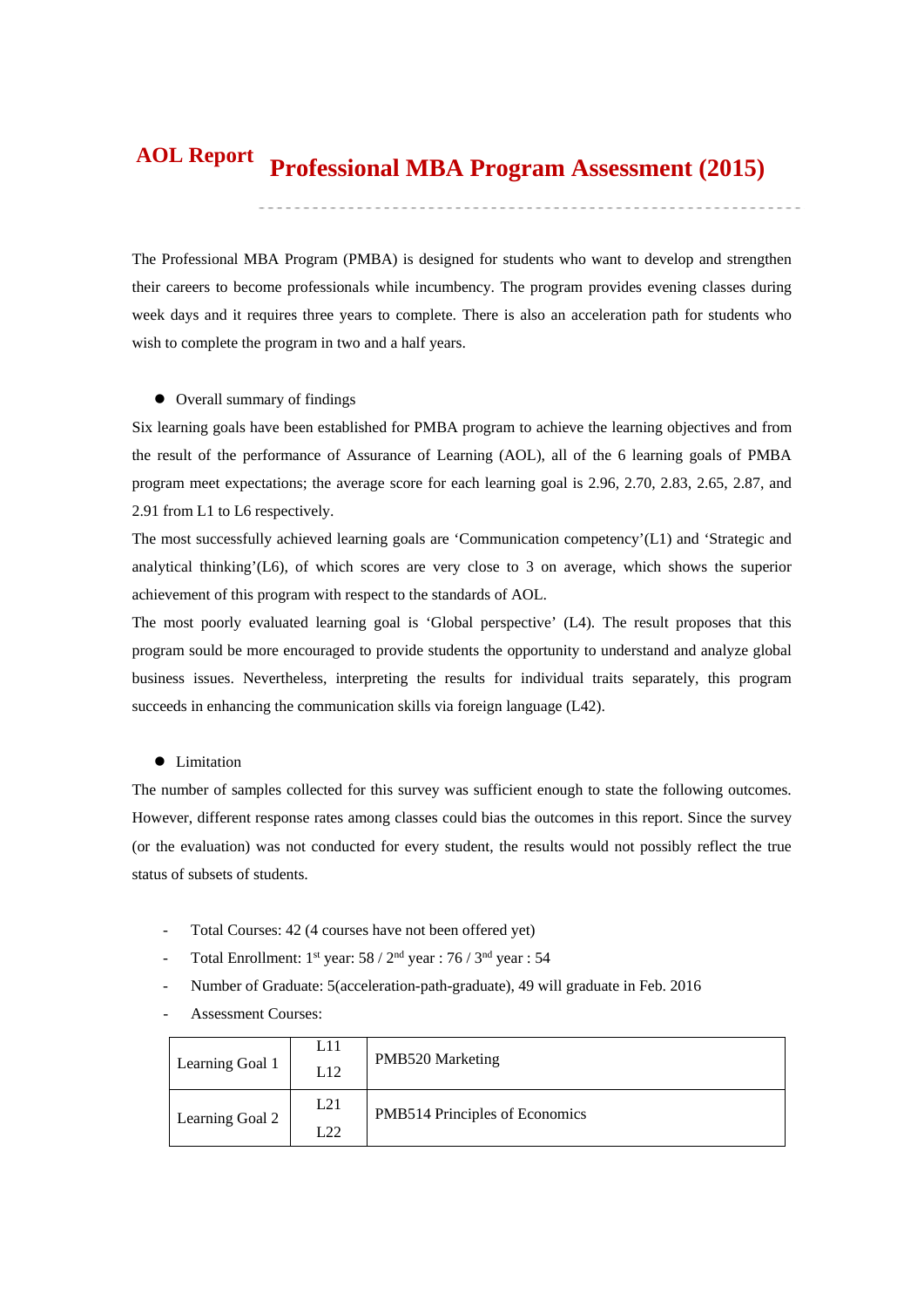|                 | $L_{31}$ | PMB520 Marketing<br>PMB560 Financial Accounting |  |  |  |
|-----------------|----------|-------------------------------------------------|--|--|--|
| Learning Goal 3 | L32      |                                                 |  |  |  |
|                 | L41      | PMB514 Principles of Economics                  |  |  |  |
| Learning Goal 4 | L42      | <b>PMB590 Cross Cultural Management</b>         |  |  |  |
|                 | L51      |                                                 |  |  |  |
| Learning Goal 5 | L52      | PMB520 Marketing                                |  |  |  |
|                 | L61      | <b>PMB560 Financial Accounting</b>              |  |  |  |
| Learning Goal 6 | L62      |                                                 |  |  |  |

# *Overview of Assessment*

| <b>PMBA Program Assessment: Learning Goal 1</b>                                                                                                                         |                                         |                                                                              |  |  |  |  |  |  |
|-------------------------------------------------------------------------------------------------------------------------------------------------------------------------|-----------------------------------------|------------------------------------------------------------------------------|--|--|--|--|--|--|
| Learning Goal: Our graduates will demonstrate professional deportment and be effective<br>communicators.                                                                |                                         |                                                                              |  |  |  |  |  |  |
| <b>Learning Objective</b>                                                                                                                                               | <b>Sample</b>                           | <b>Methods</b>                                                               |  |  |  |  |  |  |
| (L11) Our student will produce professional<br>business documents.<br>(L12) Our students will deliver effective<br>presentation accompanied with proper<br>supplements. | Students enrolled in<br>PMB520 $(N=57)$ | - (L11) Term paper<br>evaluation<br>- (L12) Class presentation<br>evaluation |  |  |  |  |  |  |

# Findings

- Using the assessment rubric for checking L11 and L12, the average scores exceed 2 (meet the expectation), and even very close to 3(exceed expectation); the scores for L11 and L12 are 2.94 and 2.96 respectively.

- This overall score implies that most students, through the program, become to produce professional business documents and deliver effective presentations accompanied with proper supplements.

\* 1 (Fails to Meet Expectations) 2 (Meets Expectations) 3 (Exceed Expectation)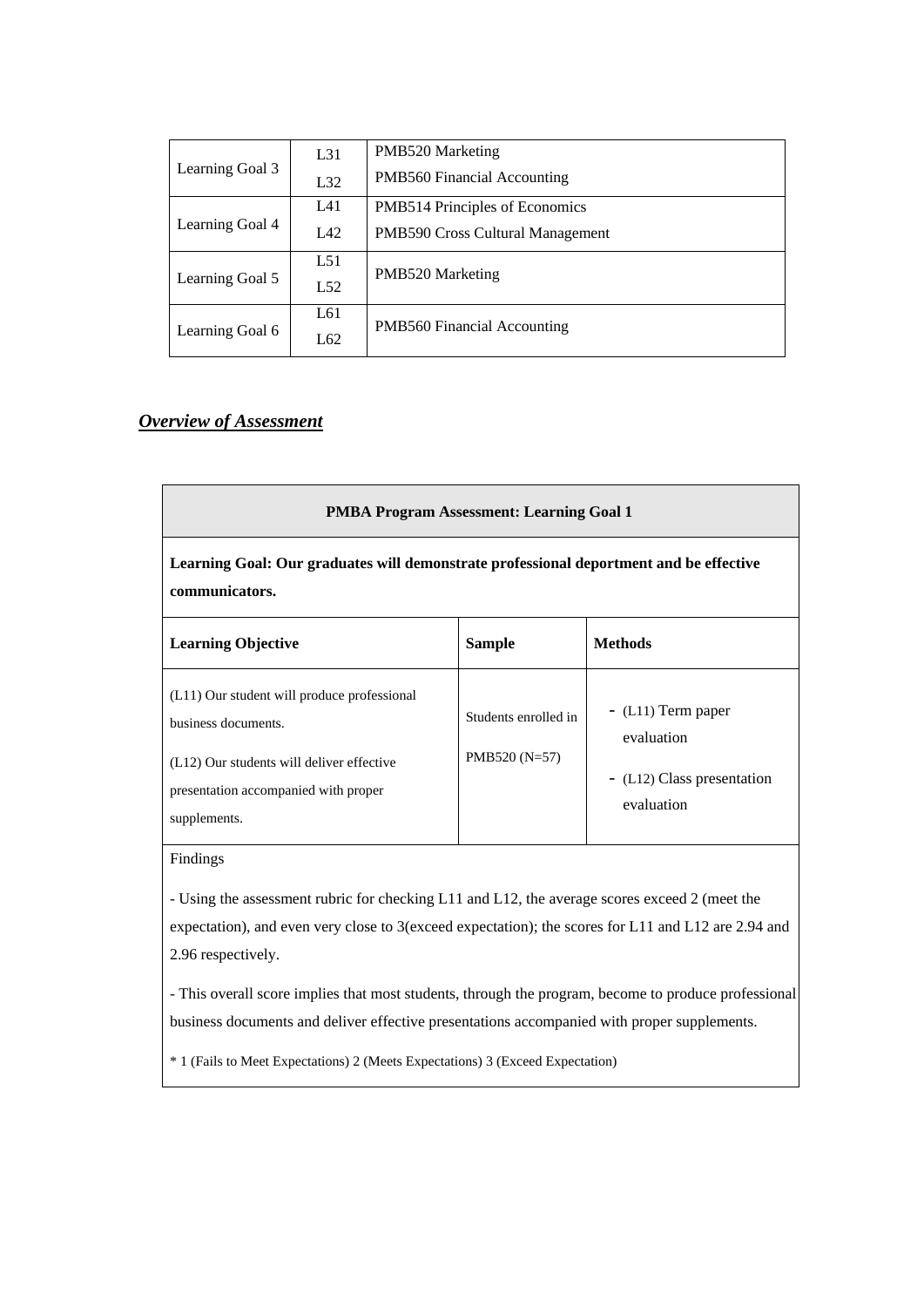### **PMBA Program Assessment: Learning Goal 2**

**Learning Goal: Our graduates will have a knowledge of the functional areas and the ability to apply this knowledge to actual problems.** 

| <b>Learning Objective</b>                                                                                                                                                                      | <b>Sample</b>                           | <b>Methods</b>                                                                                 |
|------------------------------------------------------------------------------------------------------------------------------------------------------------------------------------------------|-----------------------------------------|------------------------------------------------------------------------------------------------|
| (L21) Our students will acquire the understanding<br>of the functional areas and required business<br>analysis tools.<br>(L22) Our students will identify and diagnose<br>management problems. | Students enrolled in<br>PMB514 $(N=56)$ | - (L21) Evaluation of the<br>course-embedded test by<br>faculty<br>- (L22) Case study exercise |

Findings

- Using the assessment rubric for checking L21 and L22, the average scores exceed 2 (meet the expectation); the scores for L21 and L22 are 2.70 and 2.68 respectively.

- The average score of T6 in L21 is 2.4. To improve this aspect, the course should encourage students to have more experiences for applying analytical techniques to analyze data to solve the problems (T6 in L21).

\* 1 (Fails to Meet Expectations) 2 (Meets Expectations) 3 (Exceed Expectation)

#### **PMBA Program Assessment: Learning Goal 3**

**Learning Goal: Our graduates will be able to work and lead effectively in a team-based environment.** 

| <b>Learning Objective</b>                                                                                                                                          | <b>Sample</b>                                               | <b>Methods</b>                                                                                                             |
|--------------------------------------------------------------------------------------------------------------------------------------------------------------------|-------------------------------------------------------------|----------------------------------------------------------------------------------------------------------------------------|
| (L31) Our students will have high-performance<br>leadership skill.<br>(L32) Our students will know how to build a team<br>successfully in competitive environment. | Students enrolled in<br>PMB520 $(N=57)$ ,<br>$PMB560(N=59)$ | - (L31) Team project<br>performance evaluation :<br>both outcome and process<br>peer evaluation<br>- (L32) Leadership/Team |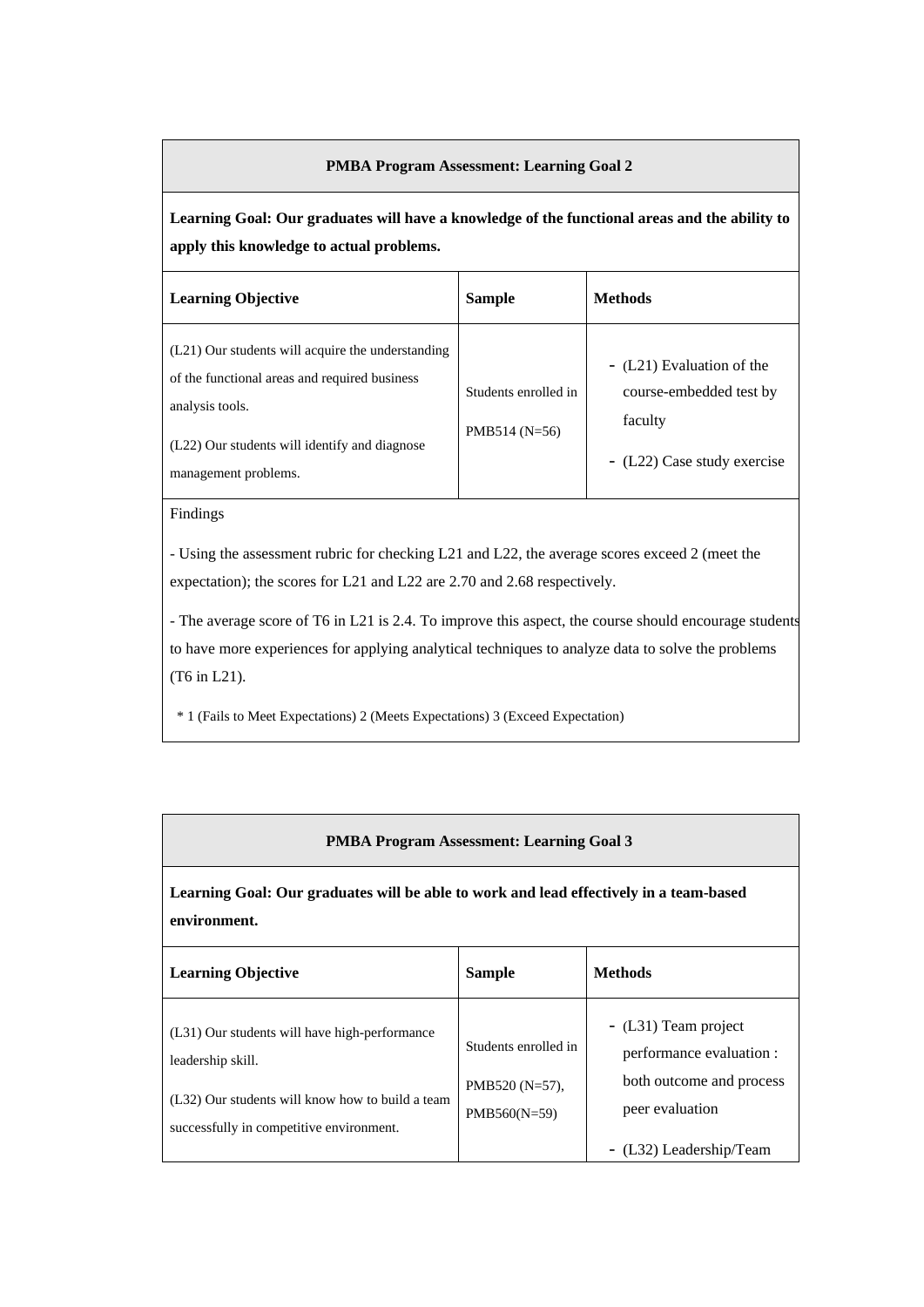|  | building experiential |
|--|-----------------------|
|  | evaluation by faculty |
|  |                       |

Findings

- Using course-embedded survey for checking L31 which is evaluating leadership and teamwork (in PMB520), average scores exceed 2 (meet the expectation); the score for L31 is 2.71.

- Using the assessment rubric for checking L32 which is assessed by assessment task force (in PMB560), average scores exceed 2 (meet the expectation); the score for L32 is 2.94.

- Thus, the students are satisfied with the team building and high-performance management behavior to lead a team successfully.

\* 1 (Fails to Meet Expectations) 2 (Meets Expectations) 3 (Exceed Expectation)

| <b>PMBA Program Assessment: Learning Goal 4</b>                                                                                                                                                                                       |                                                              |                                                                                                |  |  |  |  |  |
|---------------------------------------------------------------------------------------------------------------------------------------------------------------------------------------------------------------------------------------|--------------------------------------------------------------|------------------------------------------------------------------------------------------------|--|--|--|--|--|
| Learning Goal: Our graduates will have a global perspective                                                                                                                                                                           |                                                              |                                                                                                |  |  |  |  |  |
| <b>Learning Objective</b>                                                                                                                                                                                                             | <b>Sample</b>                                                | <b>Methods</b>                                                                                 |  |  |  |  |  |
| (L41) Our student will understand global business<br>issues and relate current issues to emerging<br>business opportunities.<br>(L42) Our students will have command of business<br>English or other language of major global market. | Students enrolled in<br>PMB514 ( $N=56$ ),<br>$PMB590(N=23)$ | - (L41) Course-embedded<br>assignment evaluation<br>- (L42) English Presentation<br>evaluation |  |  |  |  |  |

## Findings

- Using the assessment rubric for checking L41 which is assessed by assessment task force (in PMB514), average scores exceed 2 (meet the expectation); the score for L41 is 2.58. However, the overall score of L41 is lower than the other learning objectives, the program would be more encouraged to provide students the opportunity to understand and analyze the global business issues.

- Using course-embedded survey for checking L42 which is evaluating business English of global market (in PMB590), average scores exceed 2 (meet the expectation); the score for L42 is 2.79. Students reply that this program has provided the environment to become more confident to use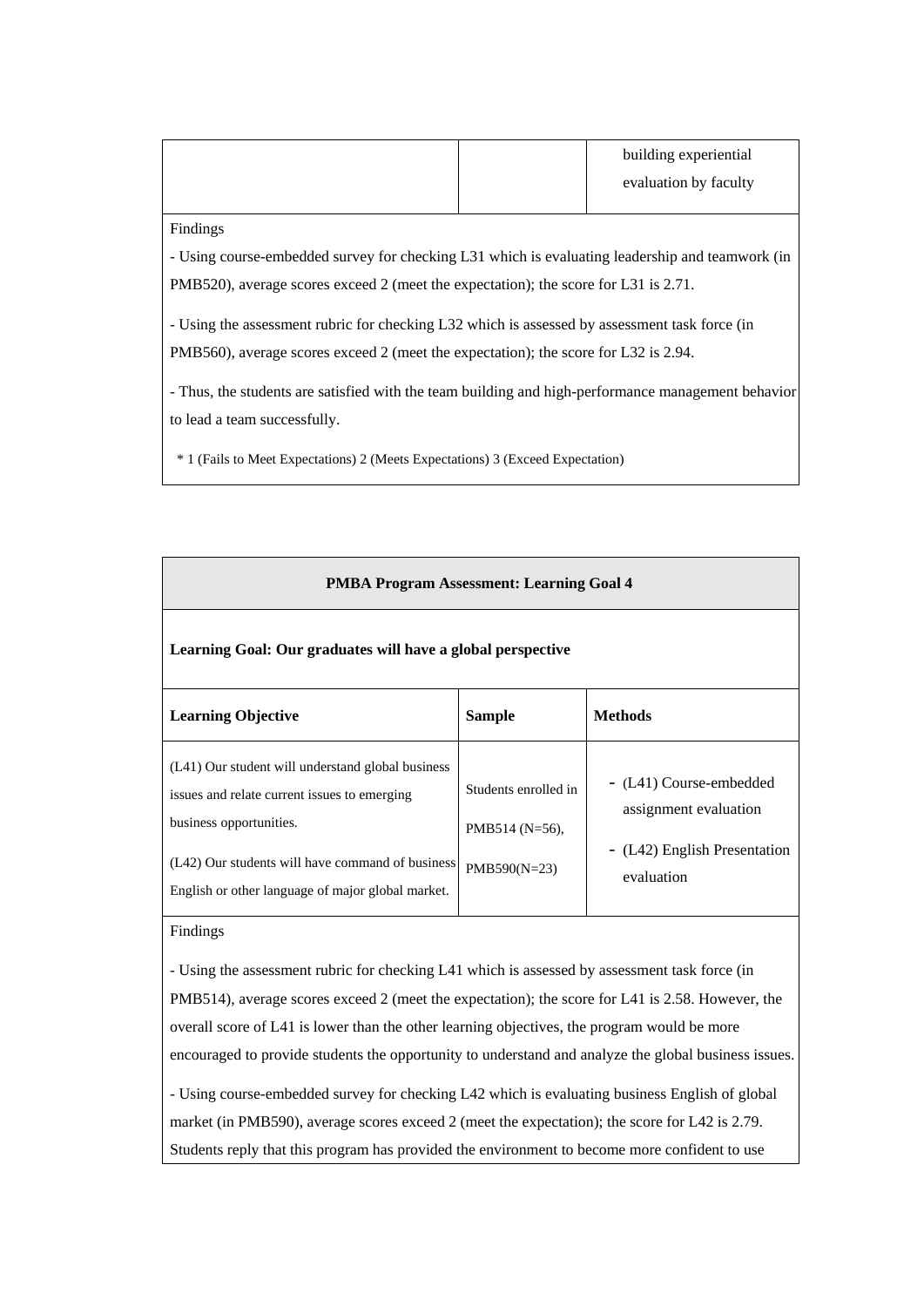foreign languages for the business.

\* 1 (Fails to Meet Expectations) 2 (Meets Expectations) 3 (Exceed Expectation)

### **PMBA Program Assessment: Learning Goal 5**

**Learning Goal: Our graduates will understand the gravity of ethical behavior and corporate social responsibility.** 

| <b>Learning Objective</b>                                                                                                                                                                                                          | <b>Sample</b>                          | <b>Methods</b>                                                         |
|------------------------------------------------------------------------------------------------------------------------------------------------------------------------------------------------------------------------------------|----------------------------------------|------------------------------------------------------------------------|
| (L51) Our student will identify ethical and social<br>dilemma and be able to recognize and evaluate<br>alternative courses of action.<br>(L52) Our students will know the professional code<br>of conduct within their discipline. | Students enrolled in<br>$PMB520(N=57)$ | $-L51$ ) Term paper<br>evaluation<br>- (L52) Course-embedded<br>survey |

Findings

- Using the assessment rubric for checking L51 which is assessed by assessment task force (in PMB520), average scores exceed 2(meet the expectation)-even closer to 3(exceed expectation); the score for L51 is 2.95.

- Using course-embedded survey for checking L52 which is evaluating conducting discipline (in PMB520), average scores exceed 2 (meet the expectation); the score for L52 is 2.77.

- The overall average score for this learning goal is 2.86, close to exceeding expectation.

- Thus, the students satisfy the ethical behavior and corporate social responsibility learning goal(L51, L52).

\* 1 (Fails to Meet Expectations) 2 (Meets Expectations) 3 (Exceed Expectation)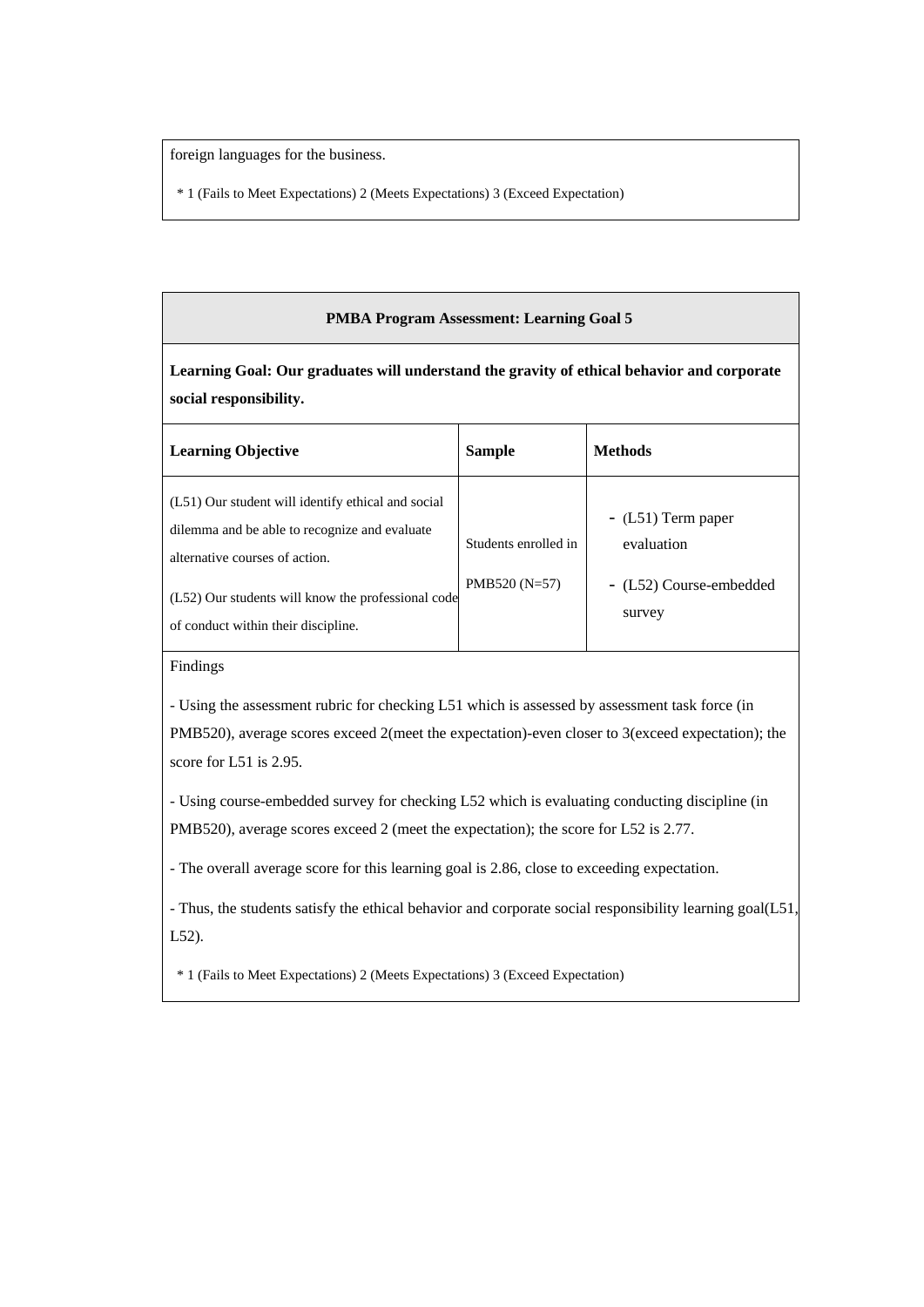### **PMBA Program Assessment: Learning Goal 6**

**Learning Goal: Our graduate will be able to strategically apply their knowledge & skills to solve business problems.** 

| <b>Learning Objective</b>                                                                                                                                                                                           | <b>Sample</b>                          | <b>Methods</b>                                                                                                     |
|---------------------------------------------------------------------------------------------------------------------------------------------------------------------------------------------------------------------|----------------------------------------|--------------------------------------------------------------------------------------------------------------------|
| $(L61)$ Our students will be able to strategically<br>analyze business cases and will demonstrate the<br>ability of sound business judgment.<br>$(L62)$ Our students will synthesize different<br>discipline areas. | Students enrolled in<br>$PMB560(N=59)$ | - (L61) Project report<br>- (L62) Assessment of case<br>assignments, projects, and<br>other analytical assignments |

#### Findings

- Using the assessment rubric for checking L61 and L62 which are assessed by assessment task forces (in PMB560), average scores exceed 2 (meet the expectation); the scores for L61 and L62 are 2.93 and 2.88 respectively. Students meet and nearly exceed expectations of the faculty, which explains that students are superior to the strategic and analytical thinking in business environment.

\* 1 (Fails to Meet Expectations) 2 (Meets Expectations) 3 (Exceed Expectation)

| <b>Assessment Learning Goal 1(L11): PMB520</b><br>- Using assessment by professors |           |                |                |           |                |                |    |                |
|------------------------------------------------------------------------------------|-----------|----------------|----------------|-----------|----------------|----------------|----|----------------|
|                                                                                    |           |                |                |           | L11 (Trait)    |                |    |                |
| Student No.                                                                        | <b>T1</b> | T <sub>2</sub> | T <sub>3</sub> | <b>T4</b> | T <sub>5</sub> | T <sub>6</sub> | T7 | T <sub>8</sub> |
|                                                                                    | 3         | 3              | 3              | 3         | 3              | 3              | 3  | 3              |
| $\overline{2}$                                                                     | 3         | 3              | 3              | 3         | 3              | 3              | 3  | 3              |
| 3                                                                                  | 3         | 3              | 3              | 3         | 3              | 3              | 3  | 3              |
| $\overline{4}$                                                                     | 3         | 3              | 3              | 3         | 3              | 3              | 3  | 3              |
| 5                                                                                  | 3         | 3              | 3              | 3         | 3              | 3              | 3  | 3              |
| 6                                                                                  | 3         | 3              | 3              | 3         | 3              | 3              | 3  | 3              |
| 7                                                                                  | 3         | 3              | 3              | 3         | 3              | 3              | 3  | 3              |
| 8                                                                                  | 3         | 3              | 3              | 2         | 2              | 3              | 3  | 3              |

# *Data Analysis and Results*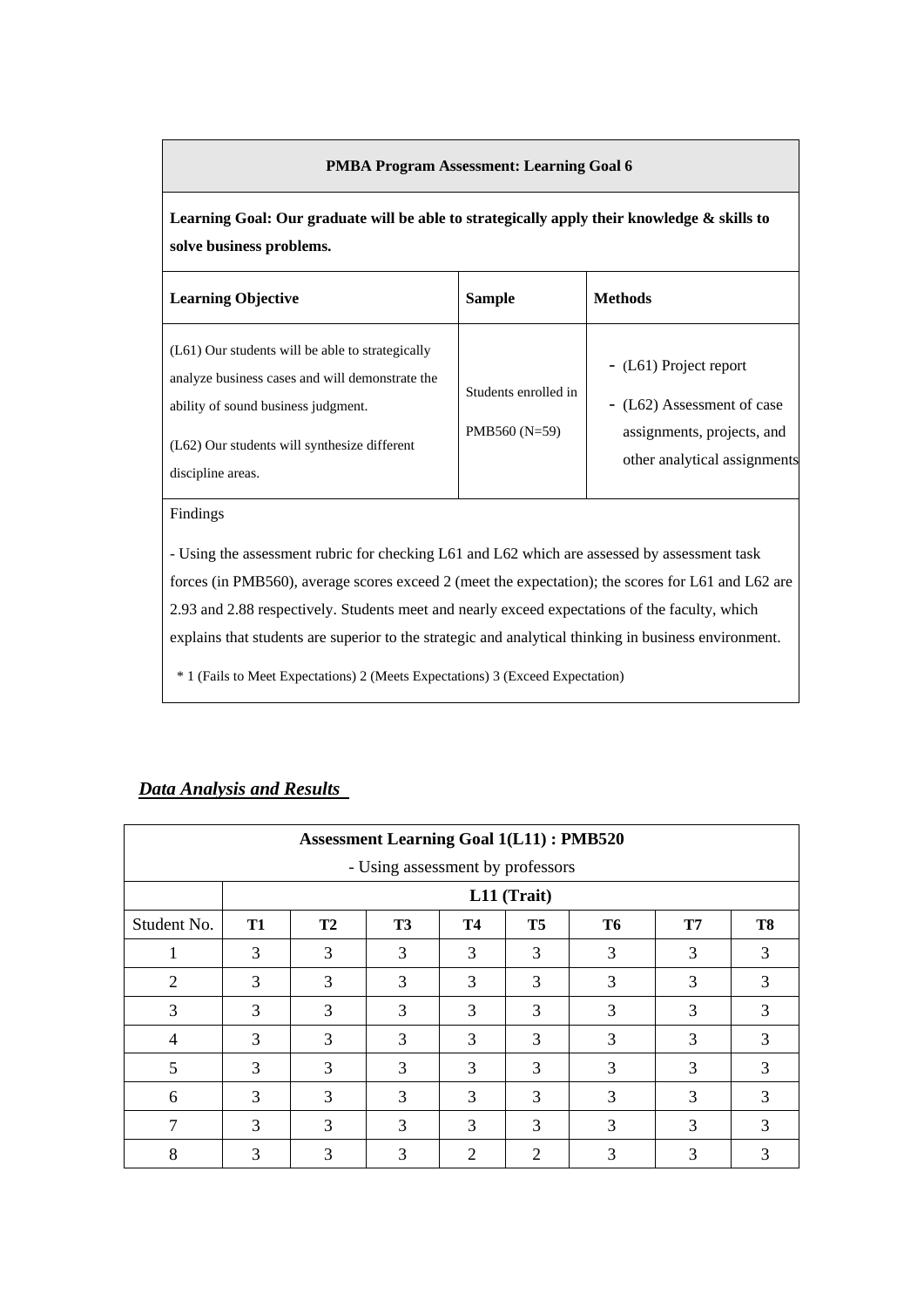| 3 point total |  |  |  |  |
|---------------|--|--|--|--|
| 2 point total |  |  |  |  |
| 1 point total |  |  |  |  |

\* Unit: score (Trait) person (point)

| <b>Assessment Learning Goal 1(L12): PMB520</b> |                  |                  |                |                |                |                |                |  |  |
|------------------------------------------------|------------------|------------------|----------------|----------------|----------------|----------------|----------------|--|--|
| - Using assessment by professors               |                  |                  |                |                |                |                |                |  |  |
|                                                |                  |                  |                | L12 (Trait)    |                |                |                |  |  |
| Student No.                                    | <b>T1</b>        | <b>T2</b>        | T <sub>3</sub> | <b>T4</b>      | T <sub>5</sub> | <b>T6</b>      | <b>T7</b>      |  |  |
| 1                                              | 3                | 3                | 3              | 3              | 3              | 3              | 3              |  |  |
| $\overline{2}$                                 | 3                | 3                | 3              | 3              | 3              | 3              | 3              |  |  |
| $\overline{3}$                                 | 3                | 3                | 3              | 3              | 3              | 3              | 3              |  |  |
| 4                                              | 3                | 3                | 3              | 3              | 3              | 3              | 3              |  |  |
| 5                                              | 3                | 3                | 3              | 3              | 3              | 3              | 3              |  |  |
| 6                                              | 3                | 3                | 3              | 3              | 3              | 3              | 3              |  |  |
| $\overline{7}$                                 | 3                | 3                | 3              | 3              | 3              | 3              | 3              |  |  |
| 8                                              | 3                | 3                | 3              | 3              | 3              | $\overline{2}$ | 3              |  |  |
| 9                                              | 3                | 3                | 3              | 3              | 3              | $\overline{2}$ | 3              |  |  |
| 3 point total                                  | 9                | 9                | 9              | 9              | 9              | $\overline{7}$ | 9              |  |  |
| 2 point total                                  | $\mathbf{0}$     | $\boldsymbol{0}$ | $\overline{0}$ | $\overline{0}$ | $\Omega$       | $\overline{2}$ | $\overline{0}$ |  |  |
| 1 point total                                  | $\boldsymbol{0}$ | $\theta$         | $\theta$       | $\theta$       | $\overline{0}$ | $\theta$       | $\theta$       |  |  |

\* Criteria: 1 (Fails to Meet Expectations) 2 (Meets Expectations) 3 (Exceeds Expectations)

| <b>Assessment Learning Goal 2(L21): PMB514</b> |               |    |    |    |    |    |    |  |
|------------------------------------------------|---------------|----|----|----|----|----|----|--|
| - Using assessment by professors               |               |    |    |    |    |    |    |  |
|                                                | $L21$ (Trait) |    |    |    |    |    |    |  |
| Student No.                                    | Т1            | Т2 | T3 | Т4 | T5 | T6 | Т7 |  |
|                                                |               |    |    |    |    |    |    |  |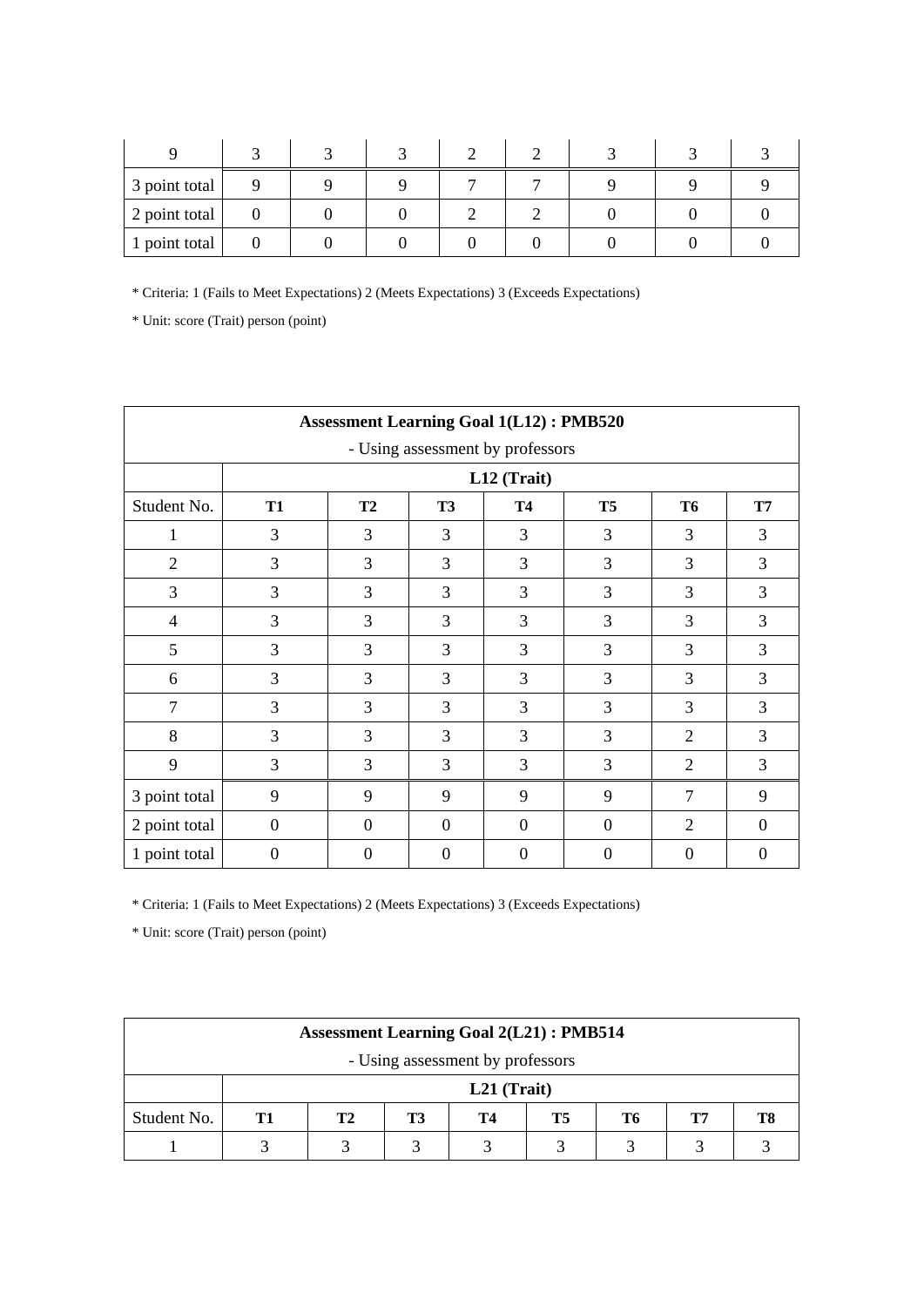| 2              | 3              | 3              | $\overline{2}$   | 3              | 3              | $\overline{2}$ | 3              | 2              |
|----------------|----------------|----------------|------------------|----------------|----------------|----------------|----------------|----------------|
| 3              | 3              | 3              | 3                | 3              | 3              | 3              | 3              | 3              |
| $\overline{4}$ | 2              | $\overline{2}$ | $\overline{2}$   | 3              | $\overline{2}$ | $\overline{2}$ | $\overline{2}$ | 2              |
| 5              | 3              | 3              | 3                | 3              | 3              | 3              | 3              | 3              |
| 6              | $\overline{2}$ | $\overline{2}$ | 2                | $\overline{2}$ | $\overline{2}$ | $\overline{2}$ | 2              | $\overline{2}$ |
| $\overline{7}$ | 3              | 3              | 3                | 3              | 3              | $\overline{2}$ | 3              | 3              |
| 8              | 3              | 3              | 3                | 3              | $\overline{2}$ | $\overline{2}$ | 3              | 3              |
| 9              | 3              | 3              | 3                | 3              | 3              | 3              | 3              | 3              |
| 3 point total  | 7              | 7              | 6                | 8              | 6              | $\overline{4}$ | 7              | 6              |
| 2 point total  | $\overline{2}$ | $\overline{2}$ | 3                |                | 3              | 5              | 2              | 3              |
| 1 point total  | $\overline{0}$ | $\theta$       | $\boldsymbol{0}$ |                | $\theta$       | 0              | $\theta$       |                |

\* Unit: score (Trait) person (point)

| <b>Assessment Learning Goal 2(L22): PMB514</b> |                |                |                                  |                |                |                |
|------------------------------------------------|----------------|----------------|----------------------------------|----------------|----------------|----------------|
|                                                |                |                | - Using assessment by professors |                |                |                |
|                                                |                |                | L22 (Traits)                     |                |                |                |
| Student No.                                    | <b>T1</b>      | <b>T2</b>      | <b>T3</b>                        | <b>T4</b>      | T <sub>5</sub> | <b>T6</b>      |
| 1                                              | 3              | 3              | 3                                | 3              | 3              | 3              |
| $\overline{2}$                                 | $\overline{2}$ | 3              | 3                                | $\overline{2}$ | $\overline{2}$ | $\overline{2}$ |
| $\overline{3}$                                 | 3              | $\overline{3}$ | 3                                | $\overline{3}$ | 3              | 3              |
| $\overline{4}$                                 | $\overline{2}$ | $\overline{2}$ | $\overline{2}$                   | $\overline{2}$ | 3              | 3              |
| 5                                              | 3              | 3              | 3                                | 3              | 3              | $\overline{2}$ |
| 6                                              | $\overline{2}$ | $\overline{2}$ | $\overline{2}$                   | $\overline{2}$ | $\overline{2}$ | $\overline{2}$ |
| $\overline{7}$                                 | 3              | $\overline{3}$ | 3                                | 3              | 3              | 3              |
| 8                                              | 3              | 3              | 3                                | $\overline{2}$ | 3              | $\overline{2}$ |
| 9                                              | 3              | 3              | 3                                | 3              | 3              | 3              |
| 3 point total                                  | 6              | $\overline{7}$ | $\overline{7}$                   | 5              | $\overline{7}$ | 5              |
| 2 point total                                  | 3              | $\overline{2}$ | $\overline{2}$                   | 4              | $\overline{2}$ | 4              |
| 1 point total                                  | $\overline{0}$ | $\Omega$       | $\theta$                         | $\theta$       | $\theta$       | $\theta$       |

\* Criteria: 1 (Fails to Meet Expectations) 2 (Meets Expectations) 3 (Exceeds Expectations)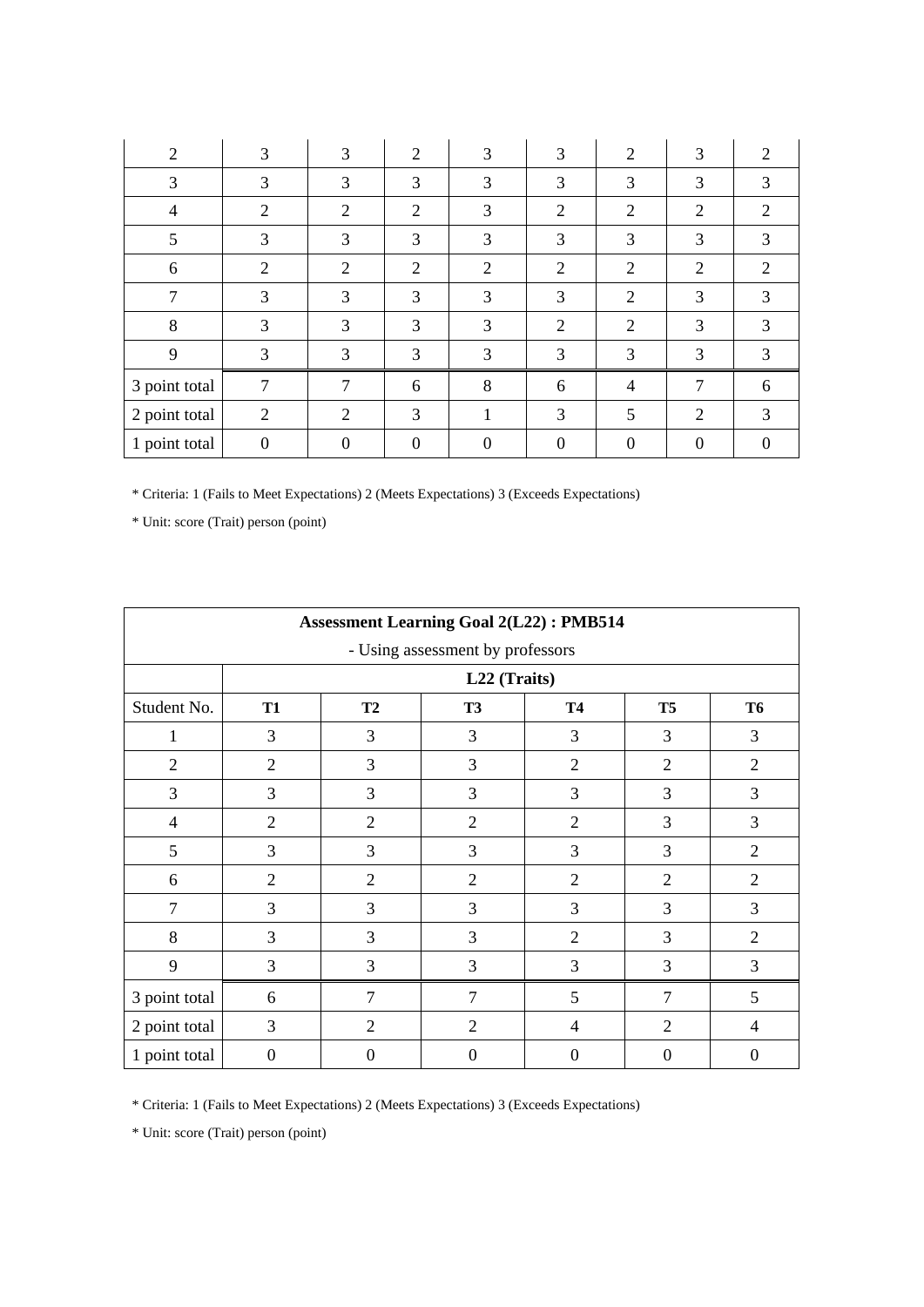| <b>Assessment Learning Goal 3(L31): PMB520</b> |                                |                |                         |                |  |  |
|------------------------------------------------|--------------------------------|----------------|-------------------------|----------------|--|--|
|                                                | - Using course-embedded survey |                |                         |                |  |  |
|                                                |                                | L31 (Traits)   |                         |                |  |  |
| Student No.                                    | <b>T1</b>                      | T2             | <b>T3</b>               | <b>T4</b>      |  |  |
| $\mathbf{1}$                                   | $\mathfrak{Z}$                 | 3              | $\mathfrak{Z}$          | $\mathfrak{Z}$ |  |  |
| $\overline{c}$                                 | $\overline{3}$                 | 3              | $\overline{3}$          | $\sqrt{2}$     |  |  |
| $\mathfrak{Z}$                                 | $\mathfrak{Z}$                 | 3              | $\overline{3}$          | $\mathfrak{Z}$ |  |  |
| $\overline{4}$                                 | $\mathfrak{Z}$                 | $\overline{3}$ | $\overline{3}$          | 3              |  |  |
| $\mathfrak s$                                  | $\mathfrak{Z}$                 | 3              | 3                       | $\mathfrak{Z}$ |  |  |
| $\boldsymbol{6}$                               | $\mathfrak{Z}$                 | $\overline{2}$ | $\mathfrak{Z}$          | $\overline{3}$ |  |  |
| $\tau$                                         | $\overline{2}$                 | $\mathbf{1}$   | $\mathfrak{Z}$          | $\overline{2}$ |  |  |
| $8\,$                                          | $\mathfrak{Z}$                 | $\overline{3}$ | $\overline{3}$          | $\mathfrak{Z}$ |  |  |
| 9                                              | $\mathfrak{Z}$                 | 3              | $\mathfrak{Z}$          | $\mathfrak{Z}$ |  |  |
| $10\,$                                         | $\sqrt{2}$                     | $\overline{2}$ | 3                       | $\mathfrak{Z}$ |  |  |
| 11                                             | $\sqrt{2}$                     | $\sqrt{2}$     | 3                       | $\mathfrak{Z}$ |  |  |
| 12                                             | $\mathfrak{Z}$                 | $\overline{2}$ | 3                       | $\overline{2}$ |  |  |
| 13                                             | $\overline{2}$                 | 3              | $\overline{3}$          | $\,1\,$        |  |  |
| 14                                             | $\overline{3}$                 | $\overline{c}$ | $\overline{3}$          | $\mathfrak{Z}$ |  |  |
| 15                                             | $\mathfrak{Z}$                 | $\overline{2}$ | $\mathfrak{Z}$          | 3              |  |  |
| 16                                             | $\mathfrak{Z}$                 | $\overline{2}$ | $\mathfrak{Z}$          | $\mathfrak{Z}$ |  |  |
| 17                                             | $\sqrt{2}$                     | $\sqrt{2}$     | $\overline{c}$          | $\mathfrak{Z}$ |  |  |
| 18                                             | $\mathfrak{Z}$                 | 3              | $\mathfrak{Z}$          | $\mathfrak{Z}$ |  |  |
| 19                                             | $\sqrt{2}$                     | $\overline{2}$ | $\overline{3}$          | $\sqrt{2}$     |  |  |
| 20                                             | $\mathfrak{Z}$                 | $\overline{3}$ | 3                       | 3              |  |  |
| 21                                             | 3                              | 3              | 3                       | 3              |  |  |
| $22\,$                                         | $\mathfrak{Z}$                 | $\overline{3}$ | $\mathfrak{Z}$          | $\mathfrak{Z}$ |  |  |
| 23                                             | $\mathfrak{Z}$                 | $\overline{3}$ | $\mathfrak{Z}$          | $\mathfrak{Z}$ |  |  |
| 24                                             | $\overline{c}$                 | $\mathfrak{Z}$ | $\mathfrak{Z}$          | $\mathfrak{Z}$ |  |  |
| 25                                             | $\mathfrak{Z}$                 | $\overline{2}$ | $\mathfrak{Z}$          | $\overline{c}$ |  |  |
| $26\,$                                         | $\overline{3}$                 | $\overline{c}$ | $\overline{c}$          | $\mathfrak{Z}$ |  |  |
| $27\,$                                         | $\overline{3}$                 | $\overline{3}$ | $\overline{3}$          | $\mathfrak{Z}$ |  |  |
| $28\,$                                         | $\mathfrak{Z}$                 | $\overline{3}$ | $\overline{3}$          | $\mathfrak{Z}$ |  |  |
| 29                                             | $\mathfrak{Z}$                 | $\overline{3}$ | $\overline{\mathbf{3}}$ | $\sqrt{2}$     |  |  |
| $30\,$                                         | $\mathfrak{Z}$                 | $\mathfrak{Z}$ | $\mathfrak{Z}$          | $\mathfrak{Z}$ |  |  |
| $31\,$                                         | $\mathfrak{Z}$                 | $\overline{3}$ | $\mathfrak{Z}$          | $\mathfrak{Z}$ |  |  |
| 32                                             | $\,1$                          | $\,1\,$        | $\sqrt{2}$              | $\overline{2}$ |  |  |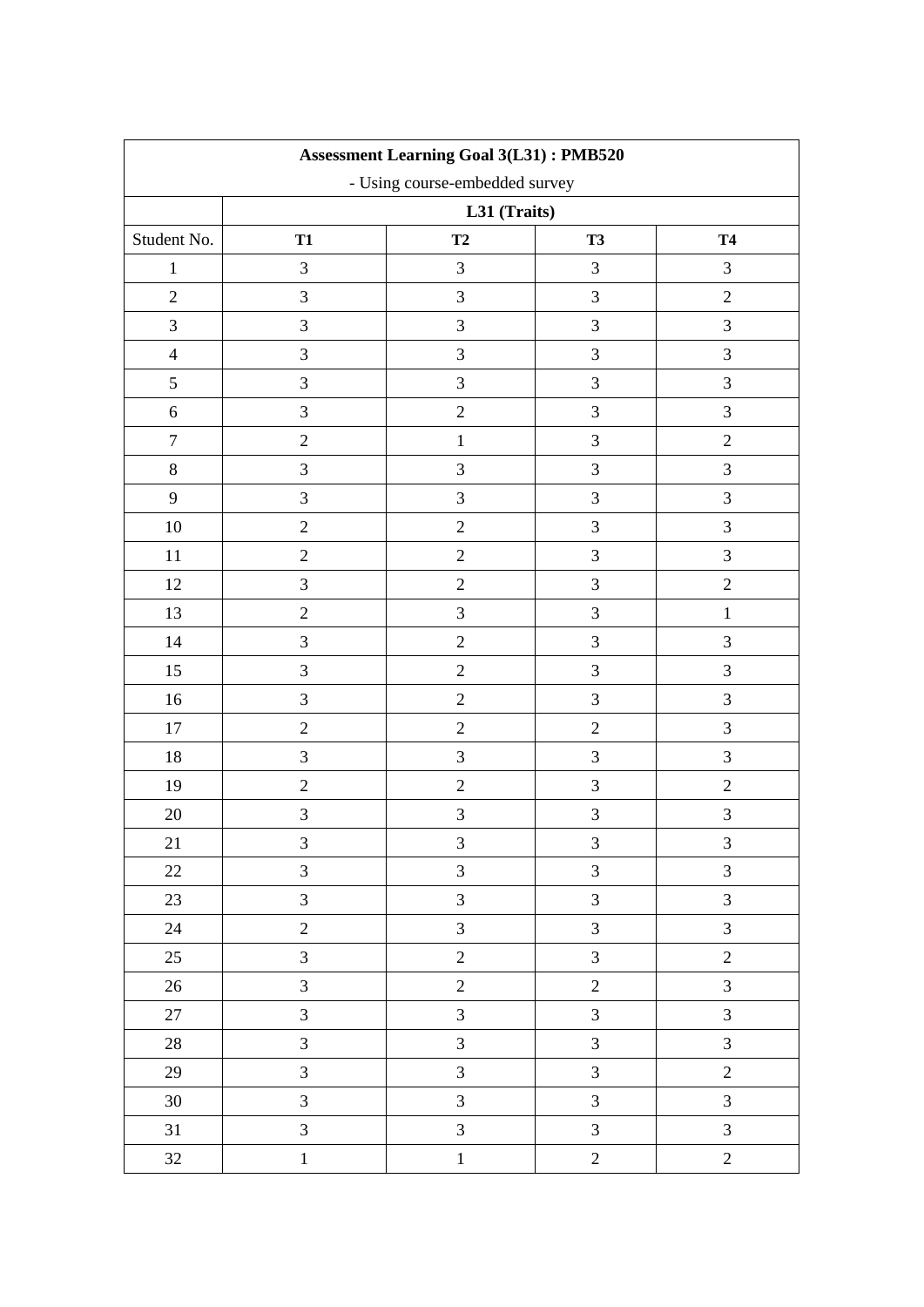| 33            | $\mathfrak{Z}$          | $\overline{3}$          | $\mathfrak 3$           | $\mathfrak{Z}$ |
|---------------|-------------------------|-------------------------|-------------------------|----------------|
| 34            | $\overline{\mathbf{3}}$ | $\mathbf 1$             | $\overline{3}$          | $\sqrt{2}$     |
| 35            | $\overline{3}$          | $\overline{3}$          | $\overline{3}$          | $\overline{3}$ |
| 36            | 3                       | $\overline{2}$          | $\overline{\mathbf{3}}$ | $\overline{3}$ |
| 37            | $\overline{3}$          | $\overline{2}$          | $\overline{c}$          | $\overline{3}$ |
| 38            | $\overline{3}$          | $\overline{2}$          | $\overline{2}$          | $\overline{3}$ |
| 39            | $\overline{\mathbf{3}}$ | $\overline{c}$          | $\overline{\mathbf{3}}$ | $\overline{3}$ |
| $40\,$        | $\overline{\mathbf{3}}$ | $\overline{3}$          | $\overline{3}$          | $\sqrt{2}$     |
| 41            | $\overline{3}$          | $\overline{3}$          | $\overline{3}$          | $\mathfrak{Z}$ |
| 42            | $\overline{3}$          | $\overline{3}$          | $\overline{c}$          | $\overline{3}$ |
| 43            | $\overline{3}$          | $\overline{2}$          | $\overline{c}$          | $\overline{3}$ |
| $44\,$        | $\sqrt{2}$              | $\overline{2}$          | $\overline{c}$          | $\sqrt{2}$     |
| 45            | $\overline{3}$          | $\overline{3}$          | $\overline{3}$          | $\overline{3}$ |
| 46            | $\overline{3}$          | $\overline{3}$          | 3                       | $\overline{3}$ |
| 47            | $\overline{\mathbf{3}}$ | 3                       | $\overline{\mathbf{3}}$ | $\overline{3}$ |
| 48            | $\overline{\mathbf{3}}$ | $\overline{3}$          | $\overline{3}$          | $\overline{3}$ |
| 49            | $\overline{c}$          | $\overline{2}$          | $\overline{c}$          | $\overline{c}$ |
| 50            | $\overline{\mathbf{3}}$ | $\overline{3}$          | $\overline{\mathbf{3}}$ | $\overline{3}$ |
| 51            | $\mathfrak{Z}$          | $\overline{3}$          | $\overline{2}$          | $\sqrt{2}$     |
| 52            | $\overline{3}$          | $\overline{3}$          | $\overline{3}$          | 3              |
| 3 point total | $42\,$                  | 31                      | $42\,$                  | 39             |
| 2 point total | $\mathbf{9}$            | $18\,$                  | $10\,$                  | $12\,$         |
| 1 point total | $\mathbf{1}$            | $\overline{\mathbf{3}}$ | $\boldsymbol{0}$        | $\mathbf 1$    |

| <b>Assessment Learning Goal 3(L32): PMB560</b> |              |    |    |    |  |
|------------------------------------------------|--------------|----|----|----|--|
| - Using assessment by professors               |              |    |    |    |  |
|                                                | L32 (Traits) |    |    |    |  |
| Student No.                                    |              | T2 | T3 | T4 |  |
|                                                |              |    |    |    |  |
|                                                |              |    |    |    |  |
|                                                |              |    |    |    |  |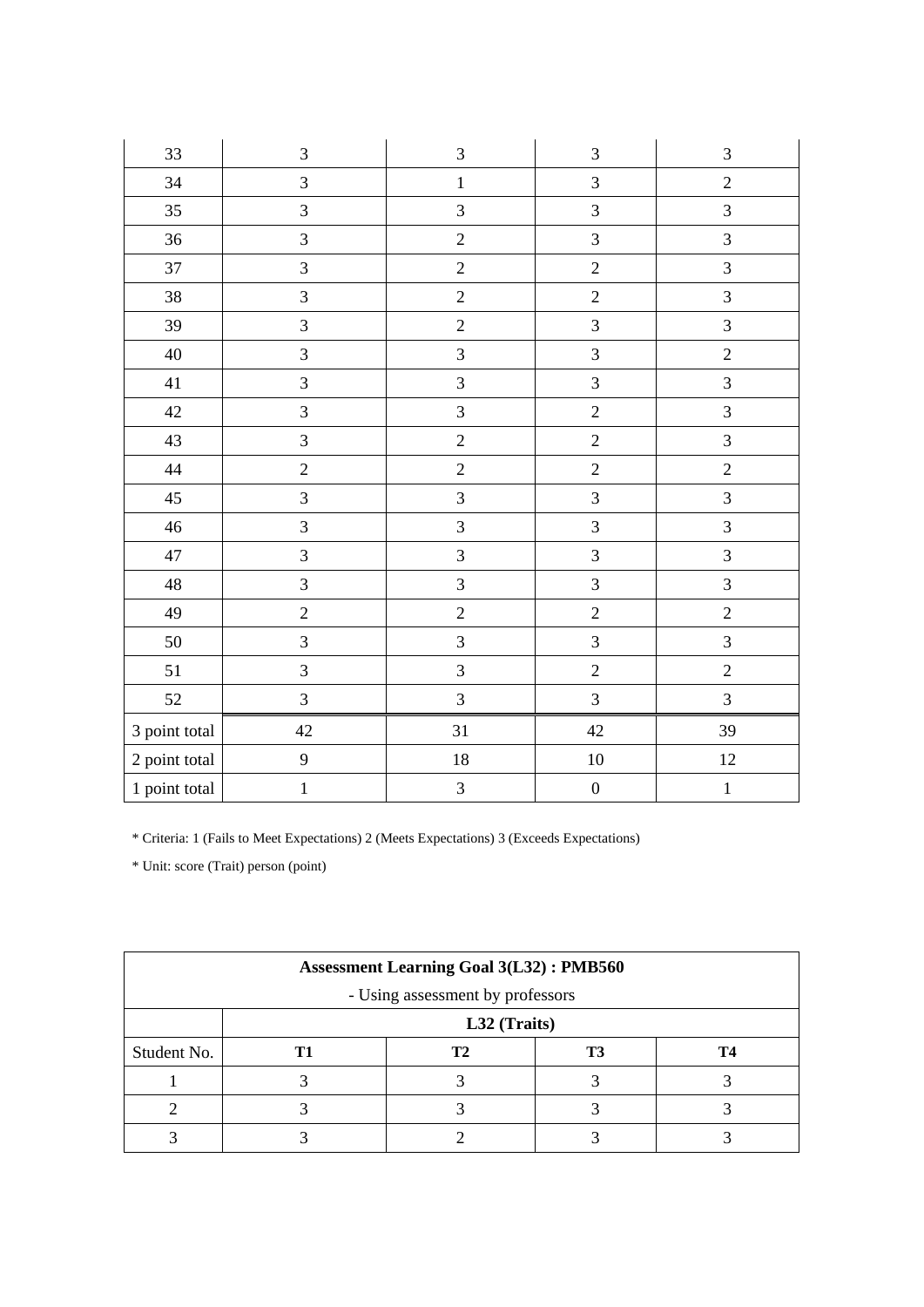| 3 point total |  |  |
|---------------|--|--|
| 2 point total |  |  |
| 1 point total |  |  |

\* Unit: score (Trait) person (point)

| <b>Assessment Learning Goal 4(L41): PMB514</b> |                |                                  |                |                  |  |
|------------------------------------------------|----------------|----------------------------------|----------------|------------------|--|
|                                                |                | - Using assessment by professors |                |                  |  |
|                                                |                | L41 (Traits)                     |                |                  |  |
| Student No.                                    | <b>T1</b>      | <b>T2</b>                        | <b>T3</b>      | <b>T4</b>        |  |
|                                                | 3              | 3                                | 3              | $\overline{2}$   |  |
| 2                                              | $\overline{2}$ | 2                                | $\overline{2}$ | $\overline{2}$   |  |
| 3                                              | 3              | 3                                | 3              | 3                |  |
| $\overline{4}$                                 | $\overline{2}$ | 3                                | 3              | 3                |  |
| 5                                              | 3              | 3                                | 3              | 3                |  |
| 6                                              | $\overline{2}$ | $\overline{2}$                   | $\mathfrak{2}$ | $\overline{2}$   |  |
| $\overline{7}$                                 | $\overline{2}$ | $\overline{2}$                   | $\overline{2}$ | $\overline{2}$   |  |
| 8                                              | 3              | 3                                | 3              | $\overline{2}$   |  |
| 9                                              | 3              | 3                                | 3              | 3                |  |
| 3 point total                                  | 5              | 6                                | 6              | $\overline{4}$   |  |
| 2 point total                                  | $\overline{4}$ | 3                                | 3              | 5                |  |
| 1 point total                                  | $\Omega$       | $\theta$                         | 0              | $\boldsymbol{0}$ |  |

\* Criteria: 1 (Fails to Meet Expectations) 2 (Meets Expectations) 3 (Exceeds Expectations)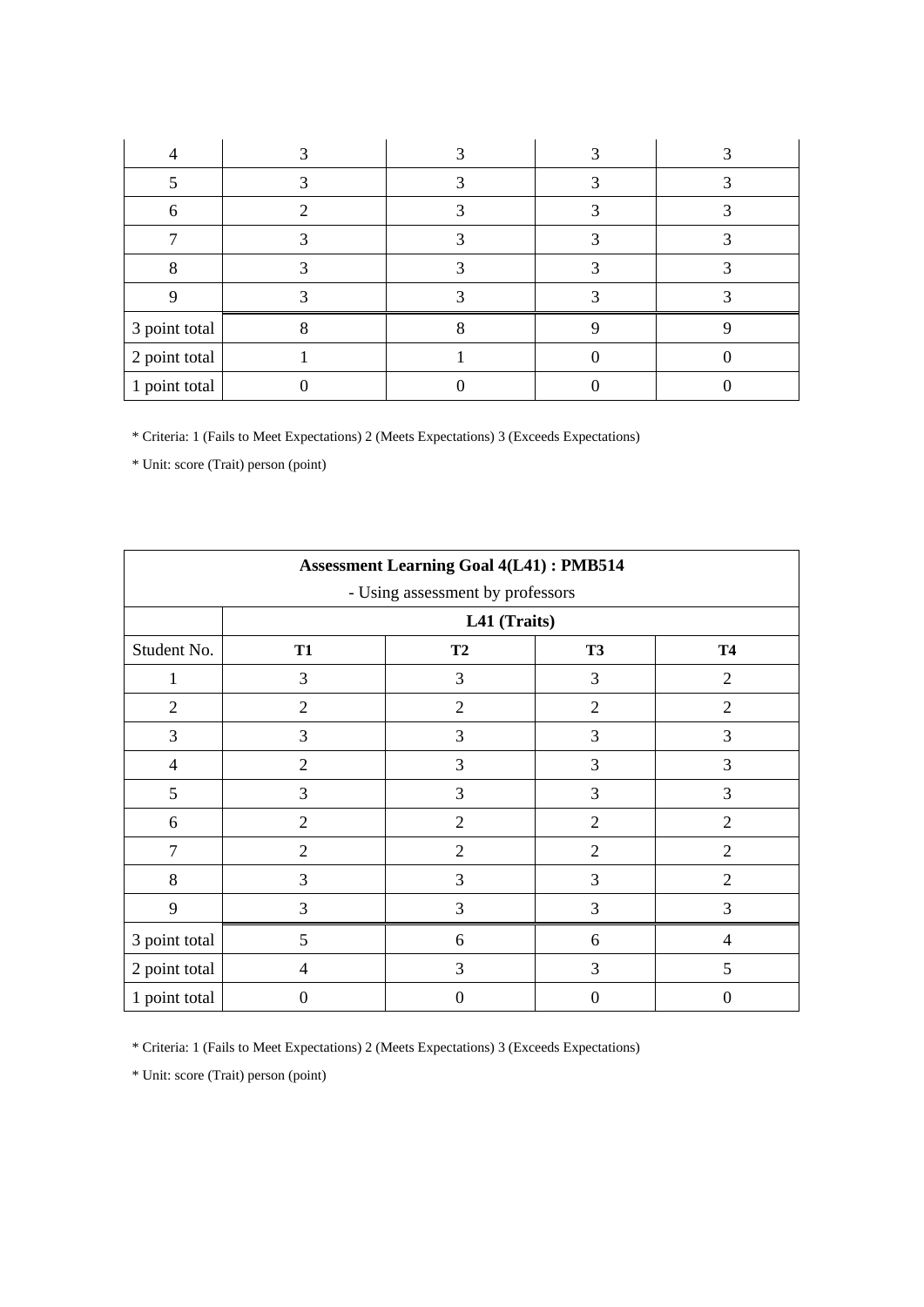| <b>Assessment Learning Goal 4(L42): PMB590</b> |                                |                |                |  |  |
|------------------------------------------------|--------------------------------|----------------|----------------|--|--|
|                                                | - Using course-embedded survey |                |                |  |  |
|                                                |                                | L42 (Traits)   |                |  |  |
| Student No.                                    | <b>T1</b>                      | T2             | <b>T3</b>      |  |  |
| 1                                              | $\overline{2}$                 | $\mathfrak{2}$ |                |  |  |
| $\overline{2}$                                 | 3                              | 3              | 3              |  |  |
| 3                                              | 3                              | 3              | 3              |  |  |
| 4                                              | 3                              | 3              | 3              |  |  |
| 5                                              | 3                              | 3              | 3              |  |  |
| 6                                              | 3                              | 3              | $\overline{2}$ |  |  |
| 7                                              | 3                              | 3              | 3              |  |  |
| 8                                              | 3                              | 3              | 3              |  |  |
| 3 point total                                  | 7                              | 7              | 6              |  |  |
| 2 point total                                  |                                |                |                |  |  |
| 1 point total                                  | $\Omega$                       | 0              |                |  |  |

| <b>Assessment Learning Goal 1(L51): PMB520</b> |           |                  |                                  |                |                |
|------------------------------------------------|-----------|------------------|----------------------------------|----------------|----------------|
|                                                |           |                  | - Using assessment by professors |                |                |
|                                                |           |                  | L51 (Traits)                     |                |                |
| Student No.                                    | <b>T1</b> | <b>T2</b>        | <b>T3</b>                        | <b>T4</b>      | T <sub>5</sub> |
|                                                | 3         | 3                | 3                                | 3              | 3              |
| $\overline{2}$                                 | 3         | 3                | 3                                | 3              | 3              |
| 3                                              | 3         | 3                | 3                                | 3              | 3              |
| $\overline{4}$                                 | 3         | 3                | 3                                | 3              | 3              |
| 5                                              | 3         | 3                | 3                                | 3              | 3              |
| 6                                              | 3         | 3                | 3                                | 3              | 3              |
| 7                                              | 3         | 3                | 3                                | 3              | 3              |
| 8                                              | 3         | 3                | 3                                | 3              | 3              |
| 9                                              | 3         | 3                | $\overline{2}$                   | $\overline{2}$ | 3              |
| 3 point total                                  | 9         | 9                | 8                                | 8              | 9              |
| 2 point total                                  | $\Omega$  | $\boldsymbol{0}$ |                                  |                | $\theta$       |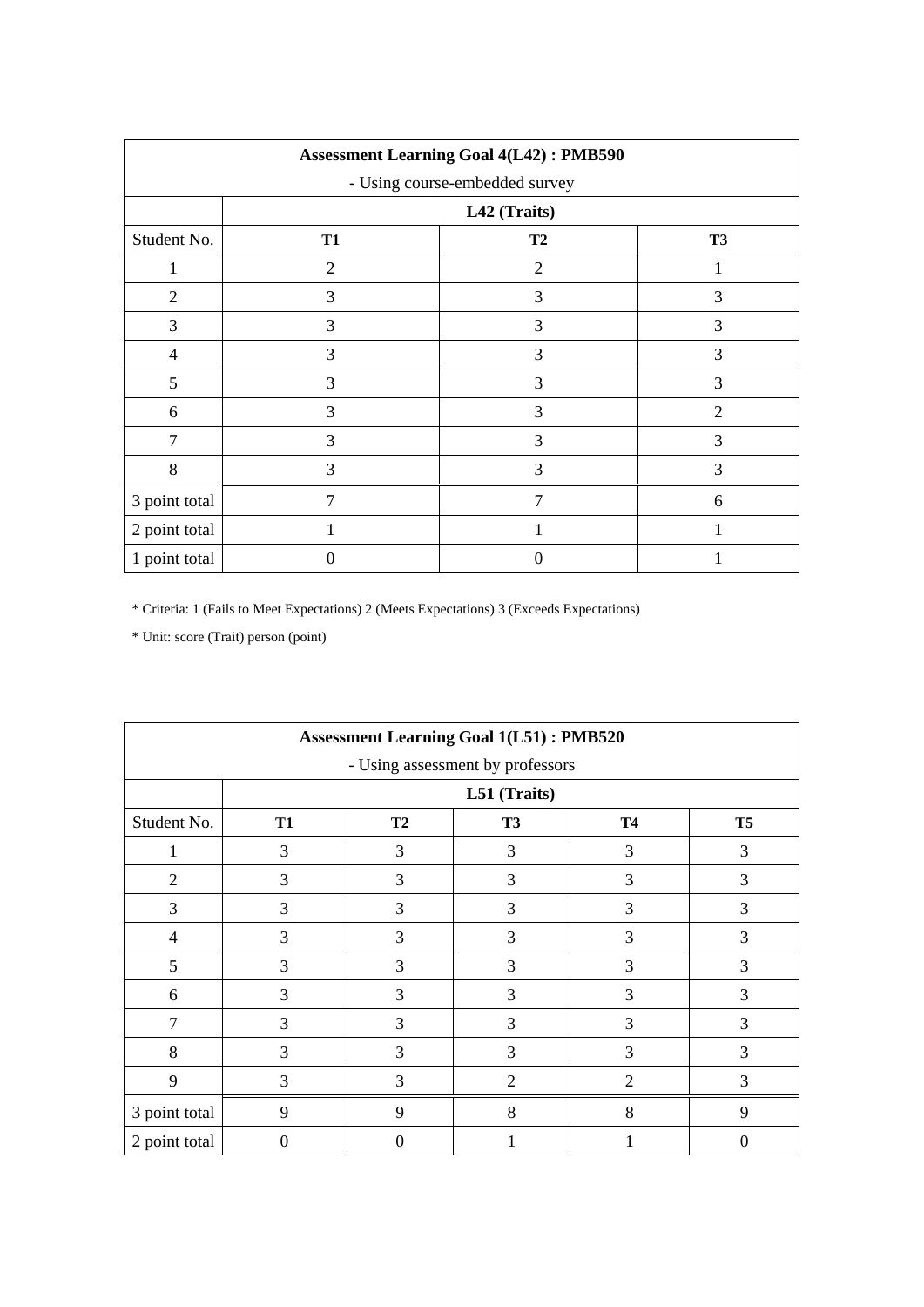| 1001n<br>$-0.40$<br>wiai<br>- |  |
|-------------------------------|--|
|-------------------------------|--|

| <b>Assessment Learning Goal 3(L52): PMB520</b> |                |                |  |  |  |  |
|------------------------------------------------|----------------|----------------|--|--|--|--|
| - Using course-embedded survey                 |                |                |  |  |  |  |
|                                                | L52 (Traits)   |                |  |  |  |  |
| Student No.                                    | <b>T1</b>      | T2             |  |  |  |  |
| $\mathbf{1}$                                   | $\mathfrak{Z}$ | $\mathfrak{Z}$ |  |  |  |  |
| $\sqrt{2}$                                     | $\overline{3}$ | 3              |  |  |  |  |
| $\mathfrak{Z}$                                 | $\sqrt{2}$     | $\mathfrak{Z}$ |  |  |  |  |
| $\overline{4}$                                 | $\overline{3}$ | $\mathfrak 3$  |  |  |  |  |
| $\mathfrak s$                                  | $\mathfrak{Z}$ | $\sqrt{2}$     |  |  |  |  |
| $\sqrt{6}$                                     | 3              | $\sqrt{2}$     |  |  |  |  |
| $\boldsymbol{7}$                               | 3              | $\overline{2}$ |  |  |  |  |
| $8\,$                                          | 3              | 3              |  |  |  |  |
| 9                                              | 3              | $\mathfrak{Z}$ |  |  |  |  |
| 10                                             | $\mathfrak{Z}$ | 3              |  |  |  |  |
| $11\,$                                         | 3              | 3              |  |  |  |  |
| $12\,$                                         | 3              | $\mathfrak 3$  |  |  |  |  |
| 13                                             | $\overline{2}$ | $\sqrt{2}$     |  |  |  |  |
| $14\,$                                         | 3              | $\mathfrak{Z}$ |  |  |  |  |
| $15\,$                                         | $\overline{2}$ | $\mathfrak{Z}$ |  |  |  |  |
| 16                                             | $\overline{c}$ | $\sqrt{2}$     |  |  |  |  |
| $17\,$                                         | $\overline{2}$ | 3              |  |  |  |  |
| $18\,$                                         | 3              | $\mathfrak{Z}$ |  |  |  |  |
| 19                                             | $\sqrt{2}$     | $\overline{2}$ |  |  |  |  |
| $20\,$                                         | $\mathfrak{Z}$ | 3              |  |  |  |  |
| 21                                             | 3              | 3              |  |  |  |  |
| 22                                             | $\mathfrak{Z}$ | $\mathfrak{Z}$ |  |  |  |  |
| 23                                             | 3              | $\mathfrak{Z}$ |  |  |  |  |
| $24\,$                                         | $\mathfrak{Z}$ | $\sqrt{2}$     |  |  |  |  |
| 25                                             | $\overline{3}$ | $\overline{2}$ |  |  |  |  |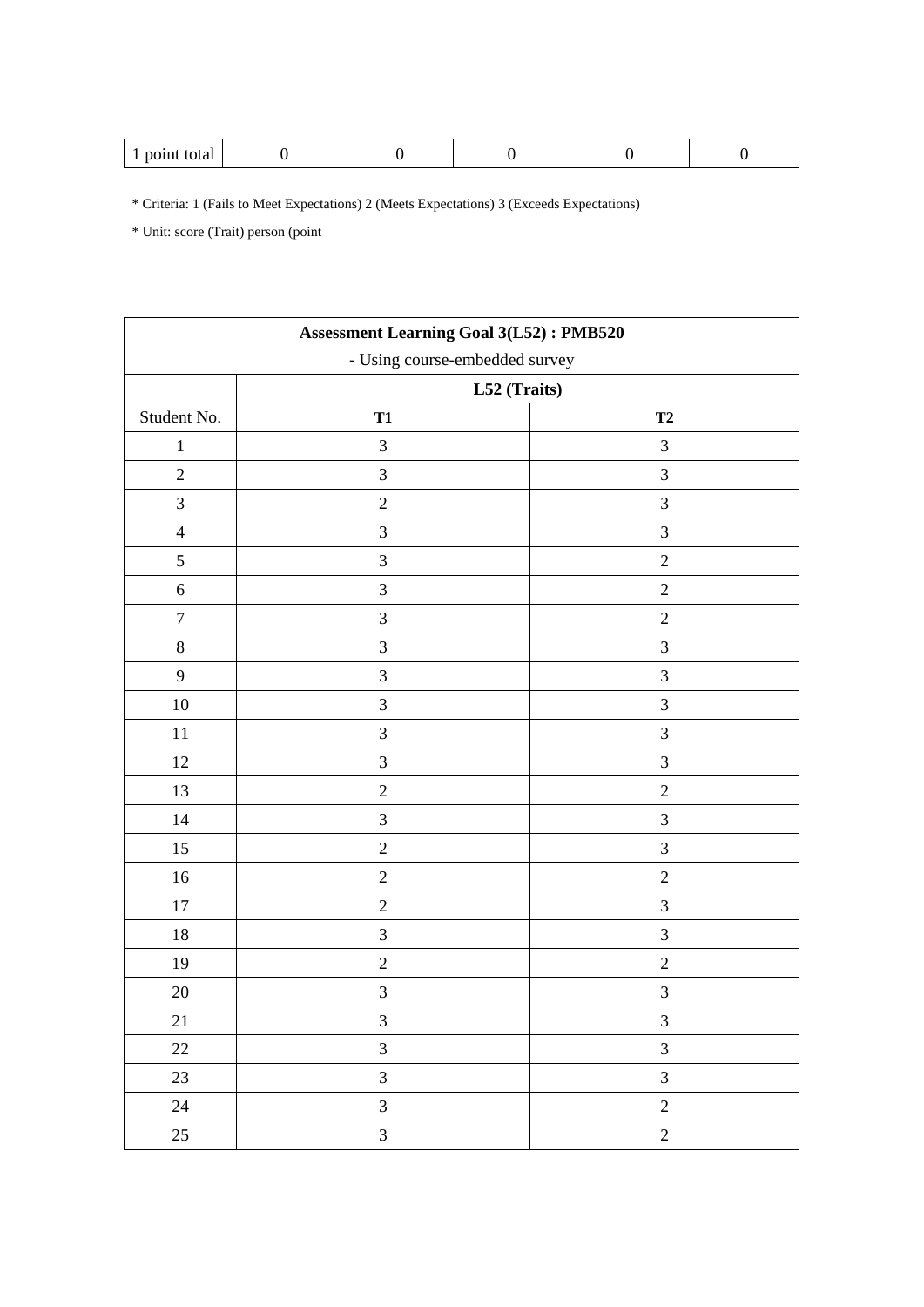| $26\,$        | $\ensuremath{\mathfrak{Z}}$ | $\ensuremath{\mathfrak{Z}}$ |
|---------------|-----------------------------|-----------------------------|
| $27\,$        | $\overline{3}$              | $\overline{3}$              |
| $28\,$        | $\overline{3}$              | $\overline{3}$              |
| $29\,$        | $\overline{3}$              | $\overline{3}$              |
| $30\,$        | $\mathfrak{Z}$              | $\sqrt{3}$                  |
| 31            | $\overline{3}$              | $\overline{3}$              |
| 32            | $\sqrt{2}$                  | $\sqrt{2}$                  |
| 33            | $\overline{3}$              | $\overline{3}$              |
| 34            | $\overline{3}$              | $\mathfrak{Z}$              |
| $35\,$        | $\mathfrak{Z}$              | $\overline{3}$              |
| $36\,$        | $\overline{2}$              | $\overline{\mathbf{3}}$     |
| $37\,$        | $\overline{3}$              | $\overline{\mathbf{3}}$     |
| $38\,$        | $\overline{3}$              | $\overline{3}$              |
| 39            | $\overline{\mathbf{3}}$     | $\overline{3}$              |
| $40\,$        | $\overline{3}$              | $\overline{3}$              |
| 41            | $\overline{3}$              | $\sqrt{2}$                  |
| $42\,$        | $\overline{3}$              | $\mathfrak{Z}$              |
| 43            | $\overline{3}$              | $\overline{c}$              |
| 44            | $\overline{c}$              | $\sqrt{2}$                  |
| $45\,$        | $\overline{3}$              | $\mathfrak{Z}$              |
| 46            | $\mathfrak{Z}$              | $\mathfrak{Z}$              |
| $47\,$        | $\mathfrak{Z}$              | $\mathfrak{Z}$              |
| $\sqrt{48}$   | $\overline{\mathbf{3}}$     | $\overline{\mathbf{3}}$     |
| 49            | $\overline{c}$              | $\overline{c}$              |
| 50            | $\mathfrak{Z}$              | $\ensuremath{\mathfrak{Z}}$ |
| 51            | $\overline{3}$              | $\mathfrak{Z}$              |
| 52            | $\overline{3}$              | $\mathfrak{Z}$              |
| 3 point total | $42\,$                      | 39                          |
| 2 point total | $10\,$                      | $13\,$                      |
| 1 point total | $\boldsymbol{0}$            | $\boldsymbol{0}$            |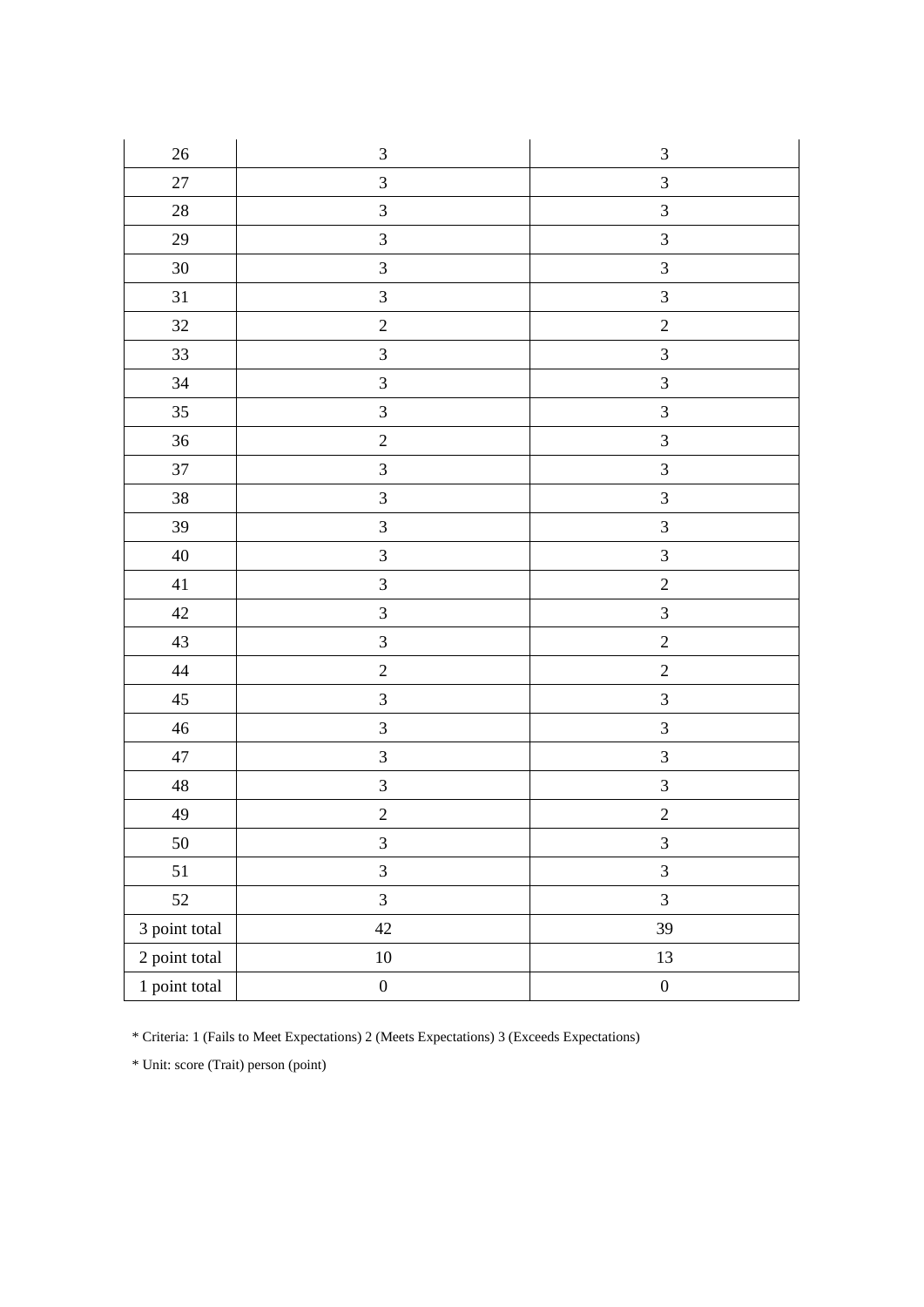| <b>Assessment Learning Goal 6(L61): PMB560</b> |                |                |                |                |                |                |                |  |  |
|------------------------------------------------|----------------|----------------|----------------|----------------|----------------|----------------|----------------|--|--|
| - Using assessment by professors               |                |                |                |                |                |                |                |  |  |
|                                                | L61 (Traits)   |                |                |                |                |                |                |  |  |
| Student No.                                    | <b>T1</b>      | <b>T2</b>      | <b>T3</b>      | <b>T4</b>      | T <sub>5</sub> | <b>T6</b>      | <b>T7</b>      |  |  |
| 1                                              | 3              | 3              | 3              | 3              | 3              | 3              | 3              |  |  |
| $\overline{2}$                                 | 3              | 3              | 3              | 2              | 3              | 3              | $\overline{2}$ |  |  |
| 3                                              | 3              | 3              | 3              | 3              | 3              | 3              | 3              |  |  |
| $\overline{4}$                                 | 3              | 3              | 3              | 3              | 2              | 3              | 3              |  |  |
| 5                                              | 3              | 3              | 3              | 3              | 3              | 3              | 3              |  |  |
| 6                                              | 3              | 3              | 3              | $\overline{3}$ | 3              | 3              | 3              |  |  |
| $\tau$                                         | 3              | 3              | 3              | 3              | 3              | $\overline{2}$ | 3              |  |  |
| 8                                              | 3              | 3              | 3              | 3              | 3              | 3              | 3              |  |  |
| 9                                              | 3              | 3              | 3              | 3              | 3              | 3              | 3              |  |  |
| 3 point total                                  | 9              | 9              | 9              | 8              | 8              | 8              | 8              |  |  |
| 2 point total                                  | $\overline{0}$ | $\Omega$       | $\overline{0}$ | 1              | 1              | 1              | 1              |  |  |
| 1 point total                                  | $\overline{0}$ | $\overline{0}$ | $\theta$       | $\theta$       | $\overline{0}$ | $\Omega$       | $\theta$       |  |  |

| <b>Assessment Learning Goal 6(L62): PMB560</b> |                |                |           |                |                |                |  |  |
|------------------------------------------------|----------------|----------------|-----------|----------------|----------------|----------------|--|--|
| - Using assessment by professors               |                |                |           |                |                |                |  |  |
|                                                | L62 (Traits)   |                |           |                |                |                |  |  |
| Student No.                                    | <b>T1</b>      | T <sub>2</sub> | <b>T3</b> | <b>T4</b>      | T <sub>5</sub> | <b>T6</b>      |  |  |
|                                                | 3              | 3              | 3         | 3              | 3              | 3              |  |  |
| $\overline{2}$                                 | 3              | 3              | 3         | 3              | $\overline{2}$ | $\overline{2}$ |  |  |
| 3                                              | 3              | 3              | 3         | 3              | 3              | 3              |  |  |
| $\overline{4}$                                 | 3              | 3              | 3         | $\overline{2}$ | 3              | 3              |  |  |
| 5                                              | 3              | 3              | 3         | 3              | 3              | 3              |  |  |
| 6                                              | $\overline{2}$ | 3              | 3         | 3              | 3              | 3              |  |  |
| 7                                              | 3              | 3              | 3         | 3              | 3              | 3              |  |  |
| 8                                              | 3              | 3              | 3         | 3              | $\overline{2}$ | 3              |  |  |
| 9                                              | 3              | 3              | 3         | 3              | 3              | $\overline{2}$ |  |  |
| 3 point total                                  | 8              | 9              | 9         | 8              |                |                |  |  |